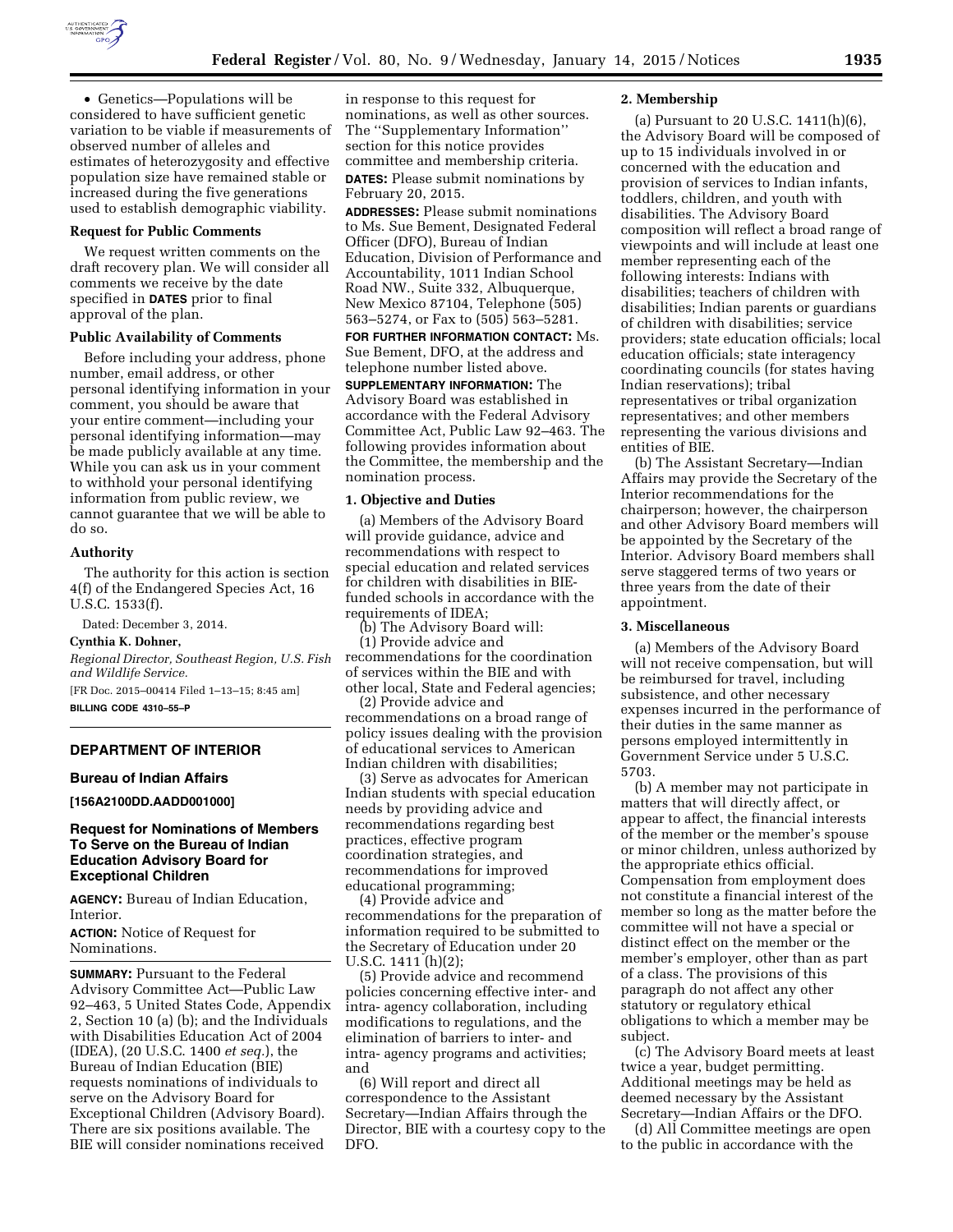Federal Advisory Committee Act regulations.

## **4. Nomination Information**

(a) Nominations are requested from individuals, organizations, and federally recognized tribes, as well as from State Directors of Special Education (within the 23 states in which BIE-funded schools are located) concerned with the education of Indian children with disabilities as described above.

(b) Nominees should have expertise and knowledge of the issues and/or needs of American Indian children with disabilities. Such knowledge and expertise are needed to provide advice and recommendations to BIE regarding the needs of American Indian children with disabilities.

(c) A summary of the candidates' qualifications (resume or curriculum vitae) must be included with the nomination application. Nominees must have the ability to attend Advisory Board meetings, carry out Advisory Board assignments, participate in teleconference calls, and work in groups.

(d) The Department of the Interior is committed to equal opportunity in the workplace and seeks diverse Committee membership, which is bound by Indian Preference Act of 1990 (25 U.S.C. 472).

### **5. Basis for Nominations**

If you wish to nominate someone for appointment to the Advisory Board, please do not make the nomination until the person has agreed to have his or her name submitted to the BIE for this purpose.

### **6. Nomination Application**

Please fill out this form completely and include a copy of the nominee's resume or curriculum vitae.

### **7. Information Collection**

This collection of information is authorized by OMB Control Number 1076–0179, ''Solicitation of Nominations for the Advisory Board for Exceptional Children.

Dated: January 6, 2015.

**Kevin K. Washburn,** 

*Assistant Secretary—Indian Affairs.* 

## **BUREAU OF INDIAN EDUCATION ADVISORY BOARD FOR EXCEPTIONAL CHILDREN**

## **MEMBERSHIP NOMINATION FORM**

## **Nomination Information**

A. Nominations are requested from individuals, organizations, and federally-recognized tribes, as well as from State Directors of Special Education (within the 23 states in which BIE-funded schools are located) concerned with the education of Indian children with disabilities as described above.

B. Nominees should have expertise and knowledge of the issues and/or needs of American Indian children with disabilities. Such knowledge and expertise are needed to provide advice and recommendations to BIE regarding the needs of American Indian children with disabilities.

C. A summary of the candidate's qualifications (*resume or curriculum vitae) must be included with the nomination application.* Nominees must have the ability to: (1) Attend Advisory Board meetings; (2) carry out Advisory Board assignments; (3) participate in teleconference calls; and (4) work in groups.

D. The Department of the Interior is committed to equal opportunity in the workplace and seeks diverse Committee membership; however, the Department is bound by the Indian Preference Act of 1990 (25 U.S.C. 472).

### **Objective and Duties**

A. The Advisory Board provides guidance, advice, and recommendations with respect to special education and related services for children with disabilities in BIE-funded schools in accordance with the requirements of IDEA.

B. The Advisory Board provides advice and recommendations for the coordination of services within BIE and with other local, State and Federal agencies.

C. The Advisory Board provides advice and recommendations on a broad range of policy issues dealing with the provision of educational services to American Indian children with disabilities.

D. The Advisory Board serves as an advocate for American Indian students with special education needs by providing advice and recommendations regarding best practices, effective program coordination strategies, and recommendations for improved educational programming.

E. The Advisory Board provides advice and recommendations for the preparation of information required to be submitted to the Secretary of Education.

F. The Advisory Board provides advice and recommends policies concerning effective inter- and intraagency collaboration, including modifications to regulations, and the elimination of barriers to inter and intraagency programs and activities.

G. The Advisory Board reports and directs all correspondence to the

Assistant Secretary—Indian Affairs through the Director of the Bureau of Indian Education with a courtesy copy to the DFO.

### **Membership**

A. The Advisory Board shall be composed of 15 members. The Assistant Secretary-Indian Affairs may provide the Secretary of the Interior recommendations for the Chairperson. However, all Advisory Board members will be appointed by the Secretary of the Interior as required. Advisory Board members shall serve staggered terms of two years or three years from the date of their appointment. The Secretary may remove members from the Advisory Board at any time at his/her discretion.

B. As required by IDEA, the Advisory Board will be composed of individuals involved in or concerned with the education and provision of services to Indian children with disabilities. The Advisory Board composition will reflect a broad range of viewpoints and will include at least one (1) member representing each of the following interests: Indian persons with disabilities; teachers of children with disabilities; Indian parents or guardians of children with disabilities; service providers; State education officials; local education officials; State interagency coordinating councils (for states having Indian reservations); tribal representatives or tribal organization representatives; and, BIE employees concerned with the education of children with disabilities.

C. Members of the Advisory Board will not receive compensation, but will be reimbursed for travel, including subsistence and other necessary expenses incurred in the performance of their duties consistent with the provisions of 5 U.S.C. 5703.

D. A member may not participate in matters that will directly affect, or appear to affect, the financial interests of the member or the member's spouse or minor children, unless authorized by the DFO. Compensation from employment does not constitute a financial interest of the member so long as the matter before the committee will not have a special or distinct effect on the member or the member's employer, other than as part of a class. The provisions of this paragraph do not affect any other statutory or regulatory ethical obligations to which a member may be subject.

E. The Advisory Board meets at least twice a year, budget permitting. Additional meetings may be held as deemed necessary by the Assistant Secretary or the DFO. **BILLING CODE 4310–6W–P**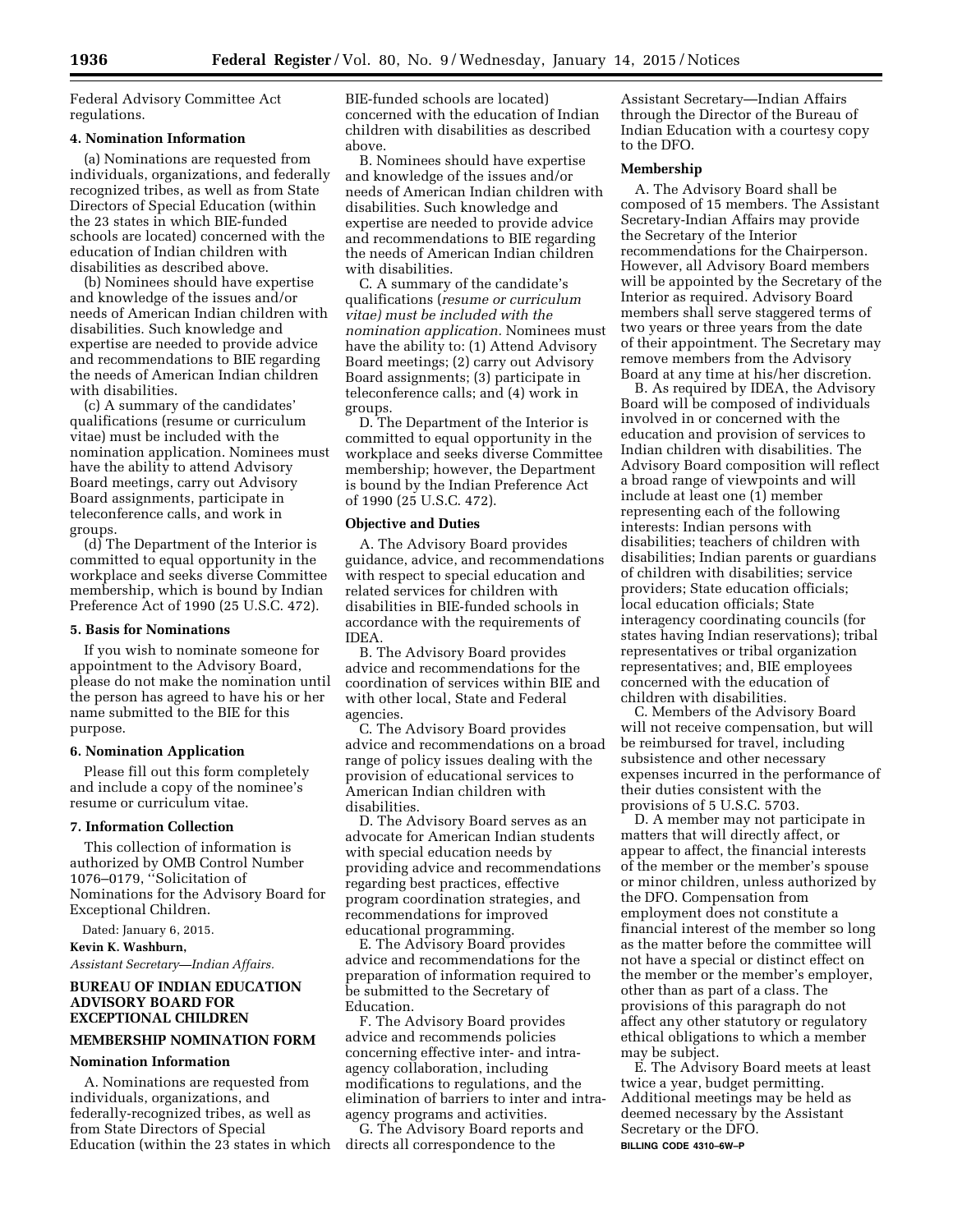# **COMMITTEE MEMBERSHIP NOMINATION FORM**

*Note: Please fill out form completely. Additional pages may be added for further explanation of any item. Reference the corresponding item number for which the additional explanation is made.* 

| 1. Full Name:                                 |                                        |            |               |  |
|-----------------------------------------------|----------------------------------------|------------|---------------|--|
|                                               |                                        |            |               |  |
| 2. Mailing Address:                           | 3. City:                               | 4. State:  | 5. Zip Code:  |  |
|                                               |                                        |            |               |  |
|                                               |                                        |            |               |  |
| 6. Primary Contact Telephone Number:          | 7. Secondary Contact Telephone Number: |            |               |  |
|                                               |                                        |            |               |  |
| €<br>$\mathcal{E}$<br>8. Place of Employment: | $\left($<br>$\mathcal{E}$              |            |               |  |
|                                               |                                        |            |               |  |
|                                               |                                        |            |               |  |
| 9. Work Address:                              | 10. City:                              | 11. State: | 12. Zip Code: |  |
|                                               |                                        |            |               |  |
|                                               |                                        |            |               |  |
| 13. Employment Title:                         |                                        |            |               |  |
|                                               |                                        |            |               |  |
|                                               |                                        |            |               |  |
| 14. Work Telefax Number:                      | 15. E-mail address:                    |            |               |  |
|                                               |                                        |            |               |  |
| $\mathcal{E}$<br>€                            |                                        |            |               |  |

۰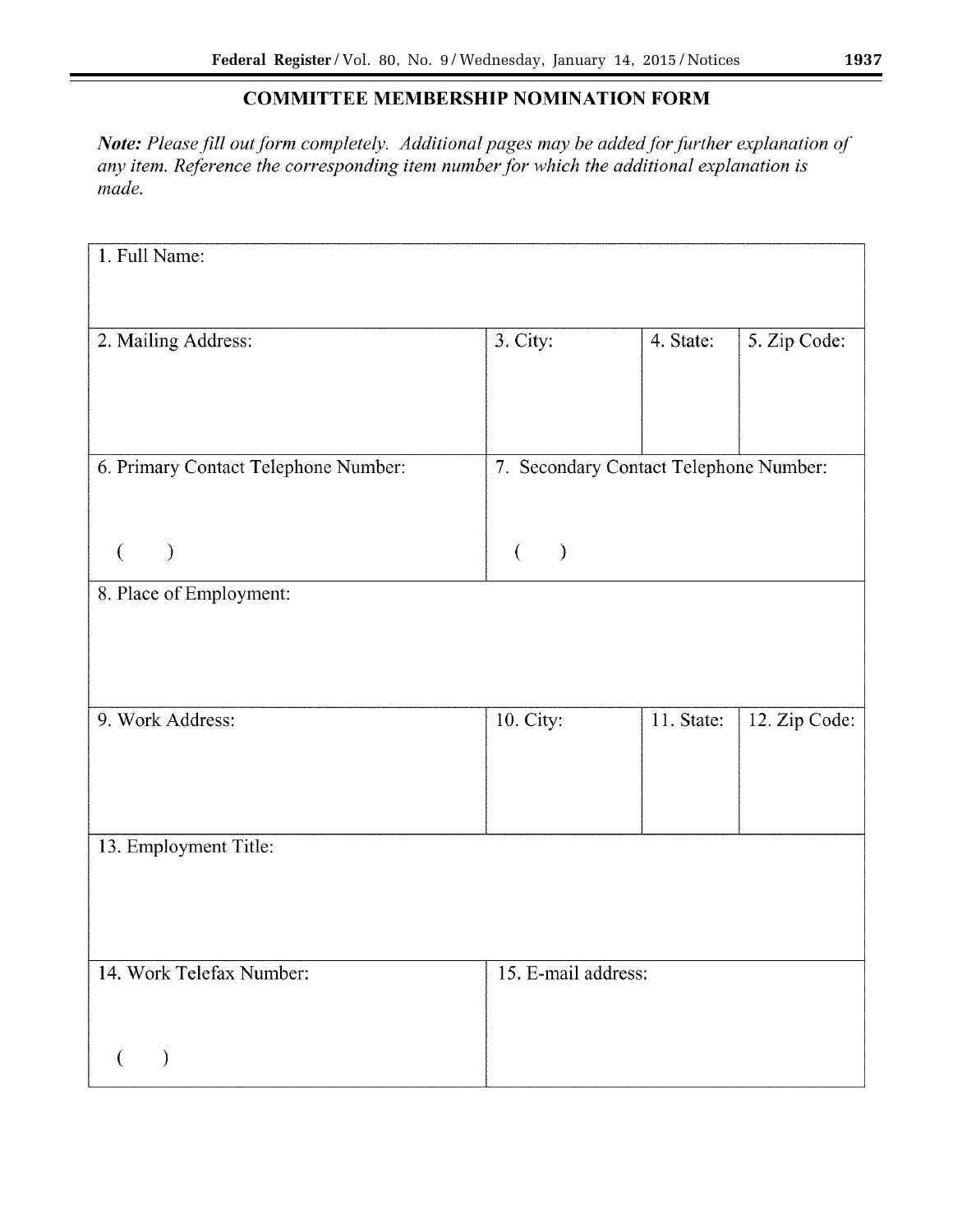*Note to Review Committee: Prior to submitting this nomination application, the above named individual must be contacted regarding appointment to the Advisory Board. Do not make a nomination until this person has been contacted and agreed to have his/her name submitted to the Bureau of Indian Education.* 

# 16. If **appointed, this person will represent one of the following categories (check all applicable):**

- \_\_ Indian persons with disabilities
- Teachers of children with disabilities
- \_\_ Indian parents or guardians of children with disabilities
- Service providers
- State Education Officials
- Local Education Officials
- \_\_ State Interagency Coordinating Councils (for states having Indian reservations)
	- \_\_ Tribal representatives or tribal organization representatives
- Bureau employees concerned with the education of children with disabilities

# 17. **What role would you recommend this nominee serve?**

- \_\_ Advisory Board Chairperson
	- \_\_ Advisory Board Member

# 18. **Nominee's experience with Bureau-funded schools (check all applicable):**

- BIE Day School
- \_\_ BIE Boarding School
- \_\_ Off-Reservation Boarding School
- Tribal Contract School
- Tribal Grant School
- **Cooperative School**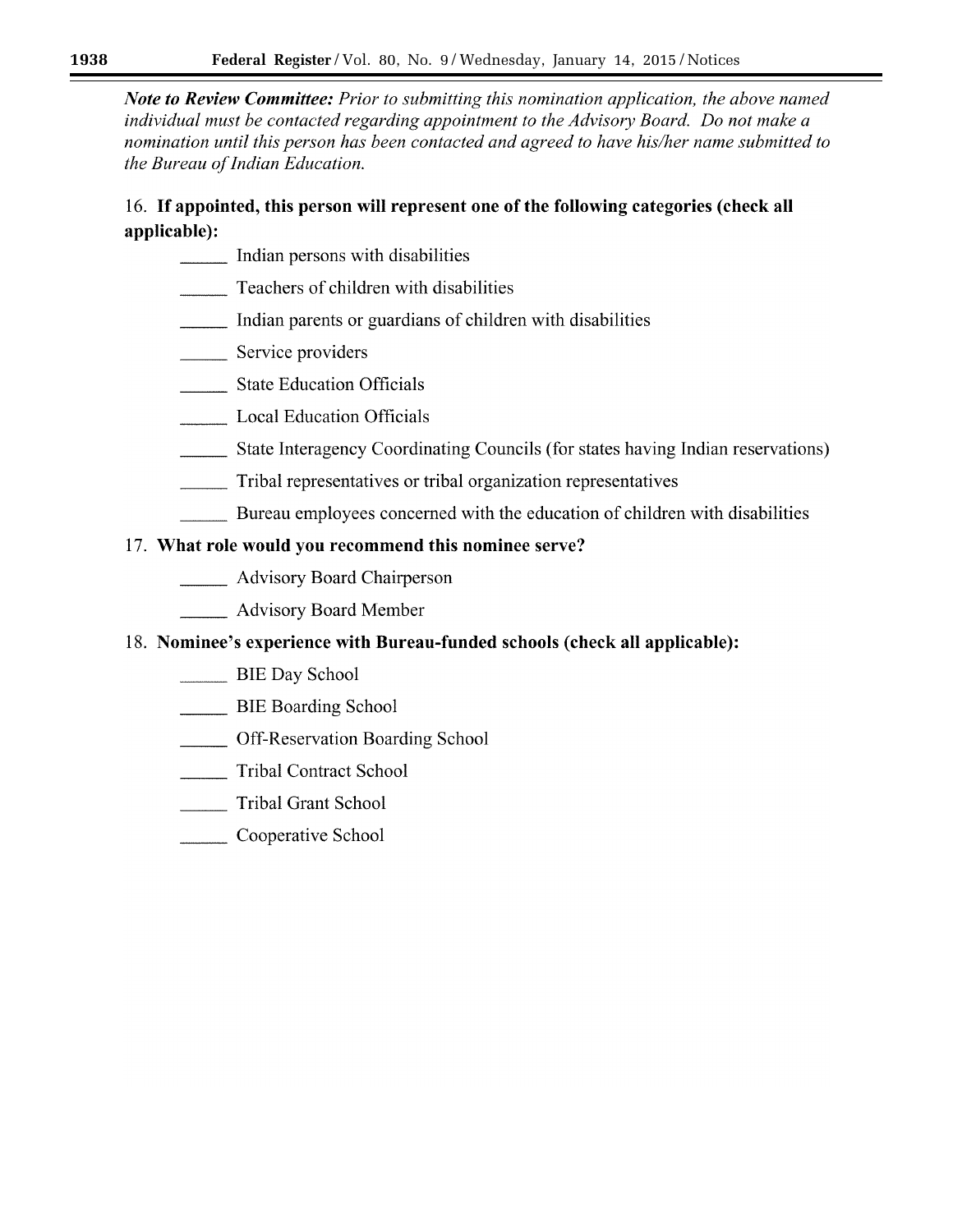19. Provide information highlighting experiences related to the education of Indian infants, toddlers, children and youths with disabilities. Include time frames of experience or employment, position titles, location of employment or organization involvement and a brief description of duties. (Attach additional pages if necessary.)

20. Provide a list of membership or affiliations with professional education organizations, particularly special education organizations. Identify organization offices held, if applicable. (Attach additional pages, if necessary.)

21. Identify special interests, activities, awards (professional, educational and community) related to the education of disabled Indian children (infants, toddlers, children and/or youths). (Attach additional pages if necessary.)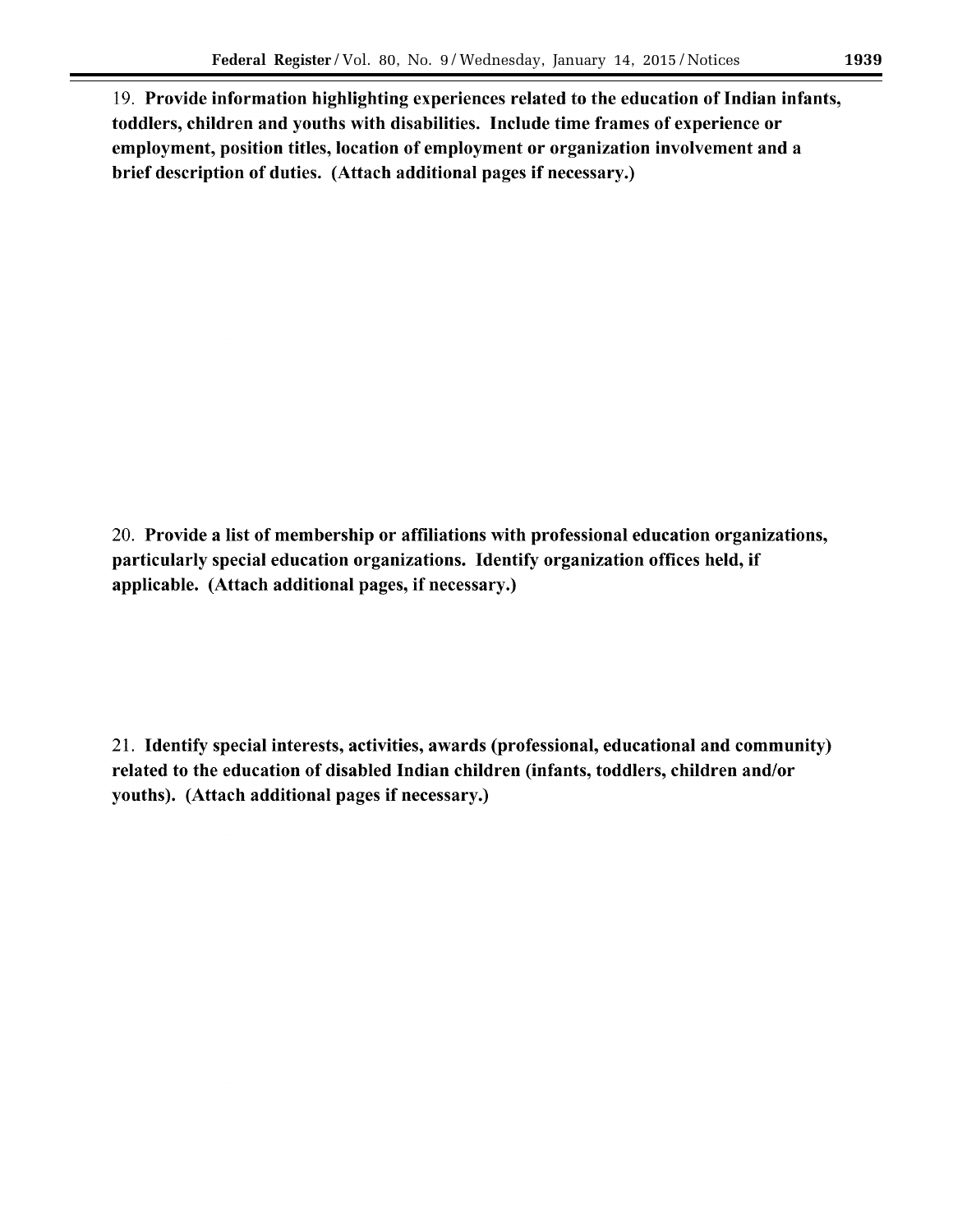# 22. **Nominee recommended** by:

| Name of Indian tribe, organization, individual (include position title) making nomination: |                                    |                               |  |  |
|--------------------------------------------------------------------------------------------|------------------------------------|-------------------------------|--|--|
| Address of Indian tribe, organization, individual making nomination:                       |                                    |                               |  |  |
|                                                                                            |                                    |                               |  |  |
| City:                                                                                      | State:                             | Zip Code:                     |  |  |
| Signature of Authorizing Official:                                                         |                                    |                               |  |  |
| Date of Signature:                                                                         | Telephone (Area code +<br>Number): | Telefax (Area code + Number): |  |  |

**DEADLINE:** Submit nomination applications on or before January 20, 2014.

**ADDRESS:** Please submit nomination applications to Ms. Sue Bement, Designated Federal Officer, Bureau of Indian Education, Division of Performance and Accountability, 1011 Indian School Road., NW, Suite 332, Albuquerque, New Mexico 87104.

**CONTACT:** For further information, contact Ms. Sue Bement, DFO, Division of Performance and Accountability, at the above listed address or call (505) 563-5274 or send an email to sue.bement@bie.edu.

**PAPERWORK REDUCTION ACT STATEMENT:** This information is being collected to select individuals to serve on a Federal advisory committee known as the Advisory Board for Exceptional Children. Response to this request is required to obtain a benefit. You are not required to respond to this collection of information unless it displays a currently valid OMB control number. This information will be used to determine the eligibility and the ranking of the nominee. Public reporting burden for this form is estimated to average 1 hour per response,